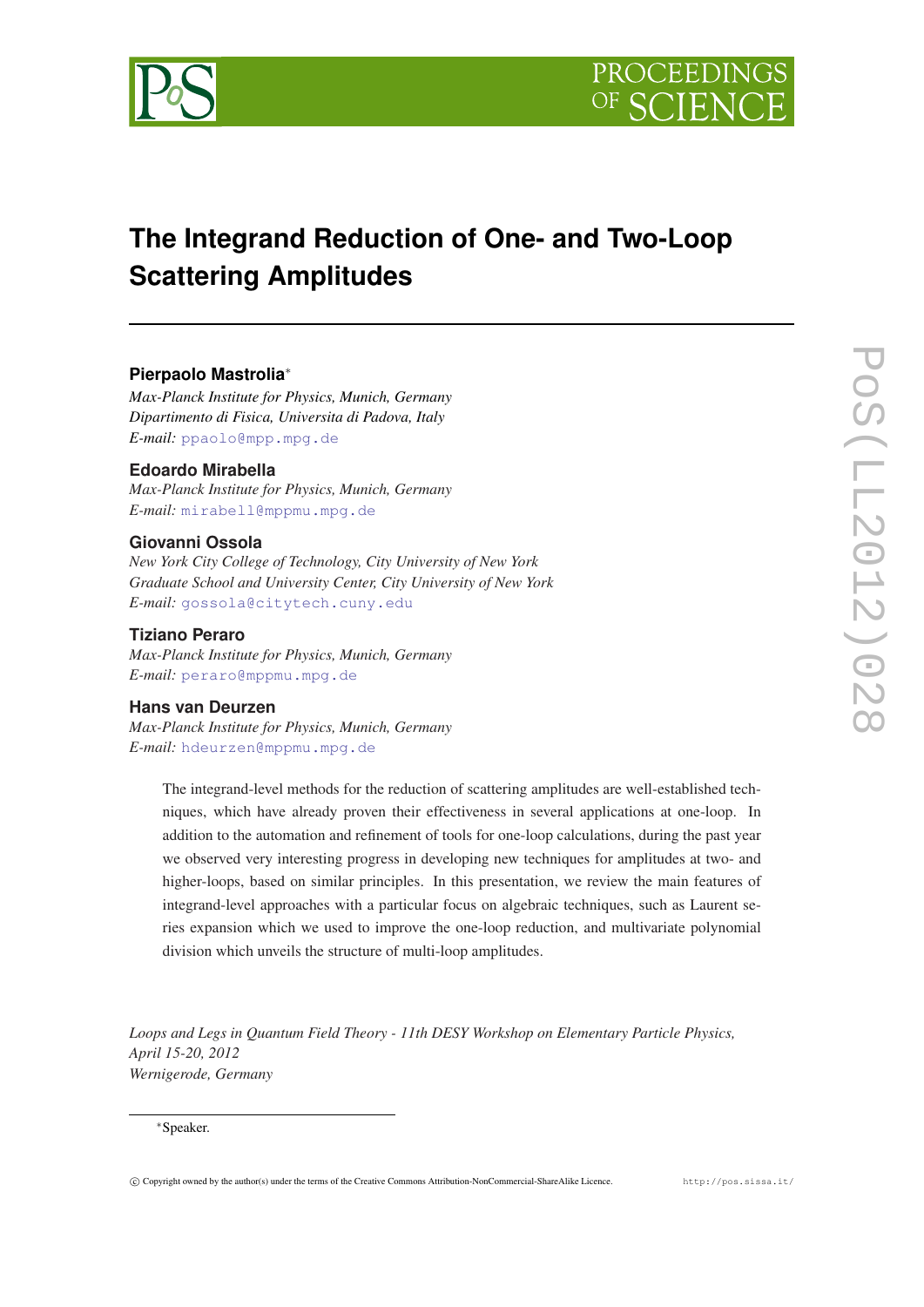## 1. Overview

Scattering amplitudes are analytic functions of the momenta of the particles involved and they can be studied by exploring their singularity structure [1, 2]. The investigation of the residues at the poles, which correspond to particles going on their mass-shell, led to the discovery of new important relations. The BCFW recurrence relation [3], its link to the leading singularity of oneloop amplitudes [4], and the OPP integrand-decomposition formula for one-loop integrals [5] have shown the underlying simplicity beneath the rich mathematical structure of quantum field theory. Moreover they provided the theoretical framework to develop efficient computational techniques at the next-to-leading order in perturbation theory [6–13].

The integrand reduction methods, originally developed for one-loop diagrams [5], use the singularity structure of the integrands to decompose the (integrated) amplitudes in terms of Master Integrals (MI's). The multi-particle pole expansion of the integrand is equivalent to the decomposition of the numerator in terms of products of denominators, multiplied by polynomials which correspond to the residues at the multiple-cuts.

The parametric form of the polynomial residues is *process-independent* and can be determined once and for all from the structure of the corresponding multiple cut. The actual value of the coefficients which appear in the residues is instead *process-dependent* and, in the framework of the integrand-reduction their determination is achieved by *polynomial fitting*, through the evaluation of the (known) integrand at values of the loop-momenta fulfilling the cut conditions [14].

Extensions of the integrand reduction method beyond one-loop, first proposed in [14, 15], have been systematized within the mathematical framework of multivariate polynomial division and basic principles of algebraic geometry [16,17]. Recently they become the target of several new developments [18–20], thus giving birth to a new direction in the study of multi-loop amplitudes. An alternative approach to two-loop calculations based on maximal unitarity has been pursued in [21–24].

## 2. Automation of One-Loop Calculations

The continuous improvement of new techniques for one-loop computations led to tremendous progress in the field of NLO QCD corrections [25]. Calculations of increasing complexity have been performed with improved algebraic reduction methods based on Feynman-diagrammatic algorithms, as well as with new numerical techniques based on the idea of reconstructing one-loop amplitudes from their unitarity cuts. These theoretical developments found an ideal counterpart in the integrand-level reduction algorithm.

The GoSam framework [10,26] combines the automated algebraic generation of *d*-dimensional unintegrated amplitudes obtained via Feynman diagrams, with the numerical integrand-level reduction. Concerning the reduction, GoSam allows to choose at run-time (namely without regenerating the code) among integrand-level *d*-dimensional reduction [5, 27], as implemented in SAMU-RAI [28], or traditional tensor reduction interfaced through tensorial reconstruction [29, 30]. The coefficients determined by the reduction are then multiplied by the corresponding scalar (master) integrals [31]. Recent examples of full NLO QCD calculations performed within this framework include  $pp \rightarrow b\bar{b}b\bar{b}$  [32] and  $pp \rightarrow W^+W^- + 2$  jet [33] at the LHC.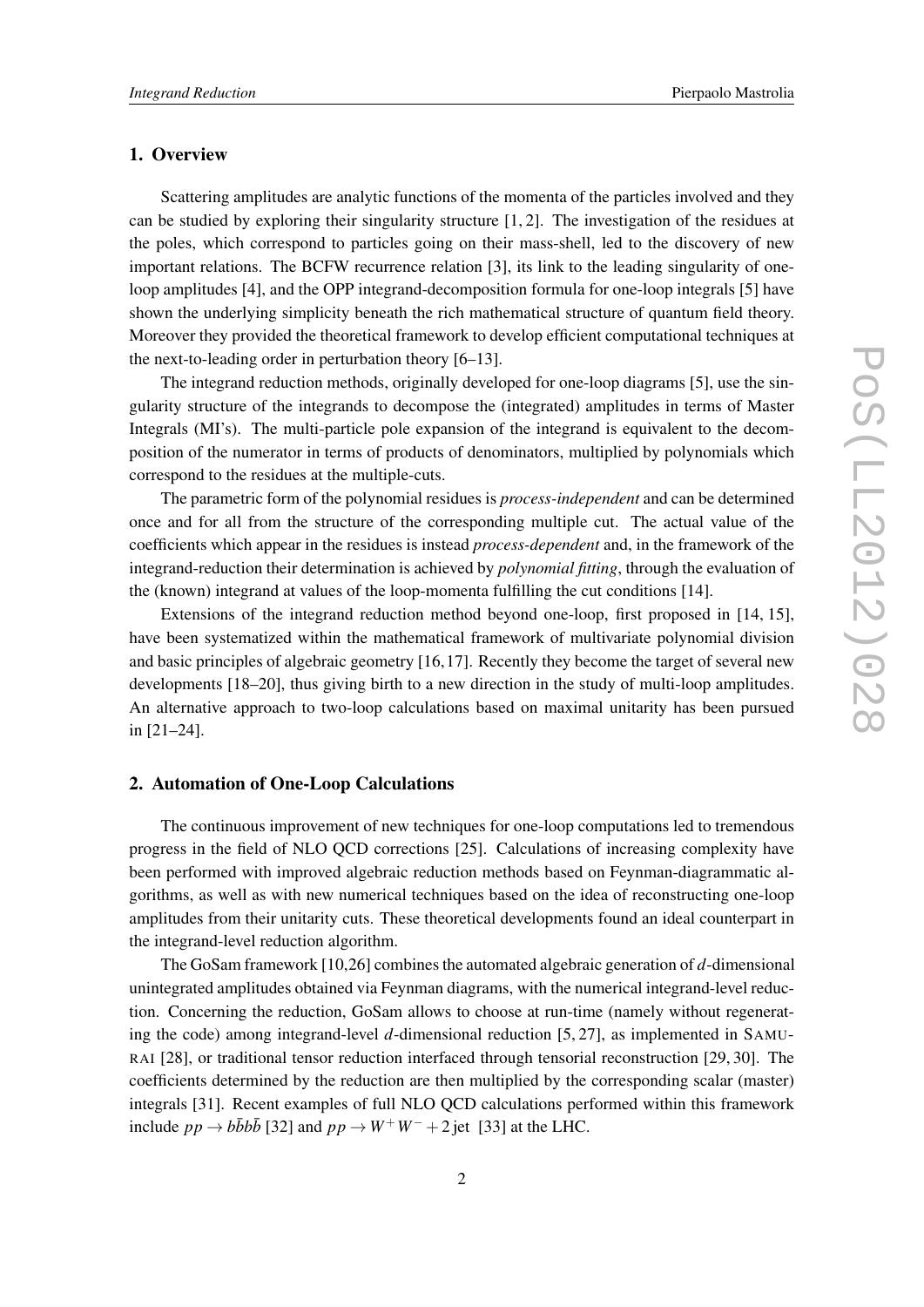#### 3. Integrand-Reduction via Laurent Expansion

An improved version of integrand-reduction method for one-loop amplitudes was presented in [34], elaborating on the the techniques proposed in [35, 36]. This method allows, whenever the analytic form of the numerator is known, to extract the unknown coefficients of the integrand decomposition by performing a Laurent expansion.

In general, the multiple-cut conditions constrain the loop momentum. Therefore, the on-shell solutions are parametrized by those components which are not completely determined in terms of the external kinematics.

The original reduction algorithm [5] requires, in these cases: to sample the numerator on a finite subset solutions; to subtract from the integrand all the non-vanishing contributions coming from higher-point residues; and finally to solve a linear system of equations in order to find the value of the unknown coefficients parametrizing the residue of the cut.

This algorithm can be simplified by exploiting the knowledge of the analytic expression of the integrand. Indeed, by performing a *Laurent expansion* with respect to one of the free parameters which appear in the solutions of the cut, both the integrand and the subtraction terms exhibit the same polynomial behavior of the residue. Moreover, the contributions coming from the subtraction terms can be implemented as *corrections at the coefficient level*, hence replacing the subtractions at the integrand level of the original algorithm. The parametric form of this corrections can be computed once and for all, in terms of a subset of the higher-point coefficients. With this method the number of coefficients entering in each subtraction term is significantly reduced. For instance, box and pentagons do not affect at all the computation of lower-points coefficients.

In summary, this method identifies the coefficients of a residue with the ones of the Laurent expansion of the numerator (with respect to one of the free components of the loop momentum which are not fixed by the cut conditions). The result must be corrected by a subtraction term which is a known function of the higher point coefficients. If either the analytic expression of the integrand or the tensor structure of the numerator is known, this procedure can also be implemented in a semi-numerical algorithm. Indeed, the coefficients of the Laurent expansion of a rational function can be computed, either analytically or numerically, by performing a polynomial division between the numerator and the denominator. This method has been implemented in a C++ library, and preliminary tests show an improvement in the computational performance with respect to the standard algorithm.

## 4. Higher-rank integrands

The integrand decomposition was originally developed for renormalizable gauge theories, where, at one-loop, the rank r of the numerator cannot be greater than the number of external legs *n*. In [34], we extended the decomposition to the case where the rank becomes larger than *n*. This extension is required, for instance, for applying the integrand reduction to the production of Higgs in combination with jets, in the gluon-fusion channel via effective-gluon vertex, generated by the large top-mass limit. As a first step along this direction, we implemented within SAMURAI the extension of the polynomial residues and the corresponding additional sampling required to fit their coefficients.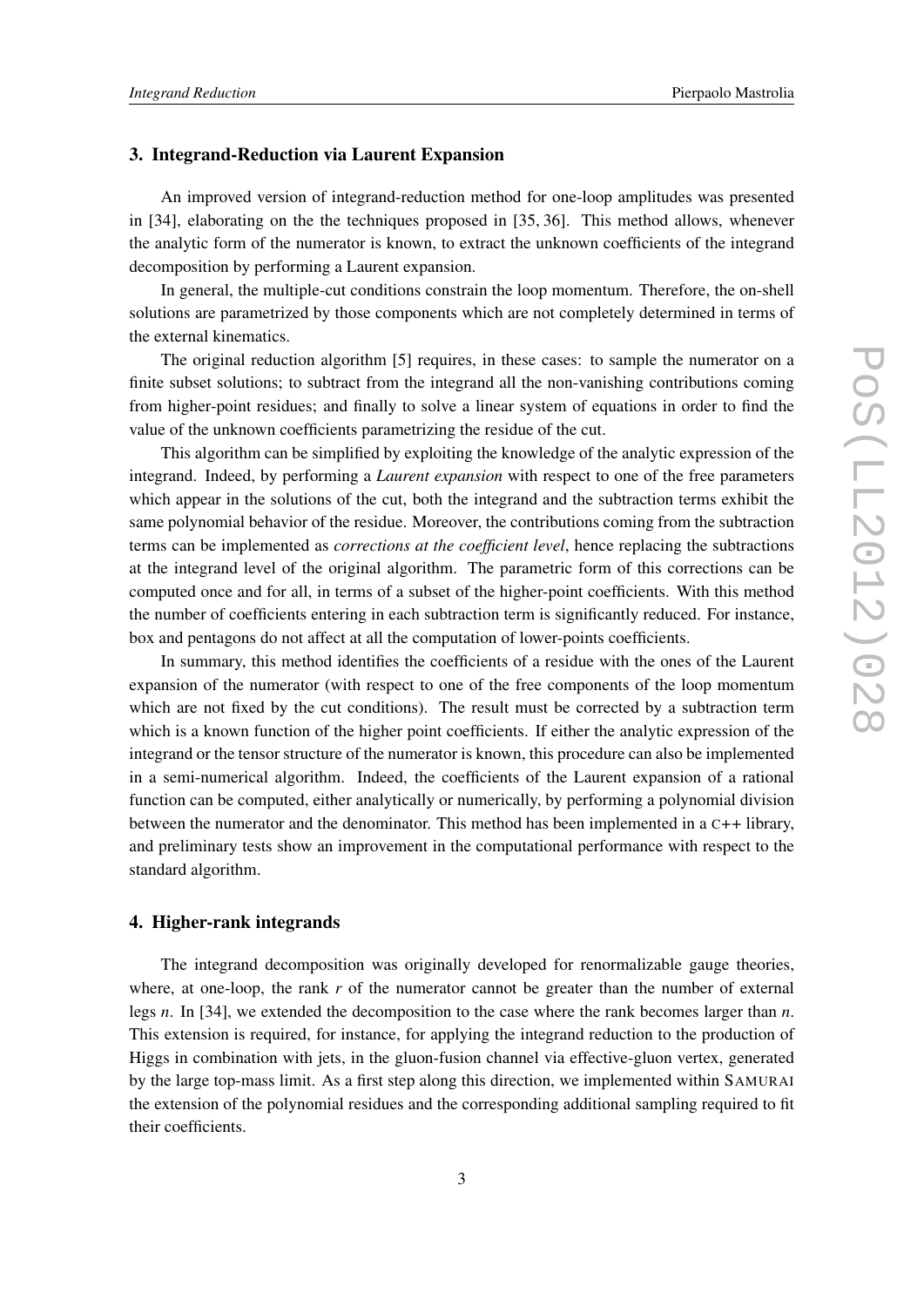#### 5. Integrand-Reduction for Two-Loop Scattering Amplitudes and beyond

The first extension of the *integrand reduction method* beyond one-loop was proposed in [14]. A key point of the higher-loop extension is the proper parametrization of the residues at the multiparticle poles. We define *irreducible scalar products* (ISP's) the set of scalar products, among the loop momenta and either external momenta or polarization vectors constructed out of them, which cannot be expressed in terms of denominators. Residues at the multi-particle poles can be written as a multivariate polynomial in the ISP's. Hence, a systematic classification of the polynomial structures of the residues is mandatory.

This task has been successfully achieved in [17], where we have shown that the shape of the residues is uniquely determined by the on-shell conditions alone, without any additional constraint. We have derived a simple *integrand recurrence relation* that generates the required multi-particle pole decomposition for arbitrary amplitudes, independently of the number of loops. The algorithm presented in [17] relies on general properties of the loop integrands

$$
\mathscr{I}_{i_1\cdots i_n} = \frac{\mathscr{N}_{i_1\cdots i_n}}{D_{i_1}\cdots D_{i_n}}\,. \tag{5.1}
$$

- When the number *n* of denominators  $D_i$  is larger than the total number of the components of the loop momenta, the *weak Nullstellensatz theorem* yields the trivial reduction of an *n*-denominator integrand in terms integrands with (*n*−1) denominators.
- When *n* is equal or less than the total number of components of the loop momenta, we divide the numerator  $\mathcal{N}_{i_1\cdots i_n}$  modulo the Gröbner basis of the *n*-ple cut, namely modulo a set of polynomials vanishing on the same on-shell solutions as the cut denominators. The *remainder* of the division is the *residue*  $\Delta_{i_1\cdots i_n}$  of the *n*-ple cut. The *quotients* generate integrands with (*n*−1) denominators which should undergo the same decomposition.

This allows us to cast the each numerator  $\mathcal{N}_{i_1\cdots i_n}$ , sitting on a set of denominators  $D_i$ , in the form

$$
\mathcal{N}_{i_1\cdots i_n} = \sum_{\kappa=1}^n \mathcal{N}_{i_1\cdots i_{\kappa-1}i_{\kappa+1}\cdots i_n} D_{i_\kappa} + \Delta_{i_1\cdots i_n} , \qquad (5.2)
$$

which inserted in the expression for the generic the *n*-denominator integrand, provides the aforementioned recurrence relation

$$
\mathcal{J}_{i_1\cdots i_n} = \sum_{\kappa=1}^k \mathcal{J}_{i_1\cdots i_{\kappa-1}i_{\kappa+1}i_n} + \frac{\Delta_{i_1\cdots i_n}}{D_{i_1}\cdots D_{i_n}}.
$$
\n(5.3)

We remark that the procedure, together with Eqs.(5.2) and (5.3), hold for any number of loops and in all dimensions.

• By iteration, we extract the polynomial forms of *all* residues. The algorithm will stop when all cuts are exhausted, and no denominator is left, leaving us with the complete integrand reduction formula.

In [17], we have also proved a theorem on the *maximum-cuts*, i.e. the cuts defined by the maximum number of on-shell conditions which can be simultaneously satisfied by the loop momenta.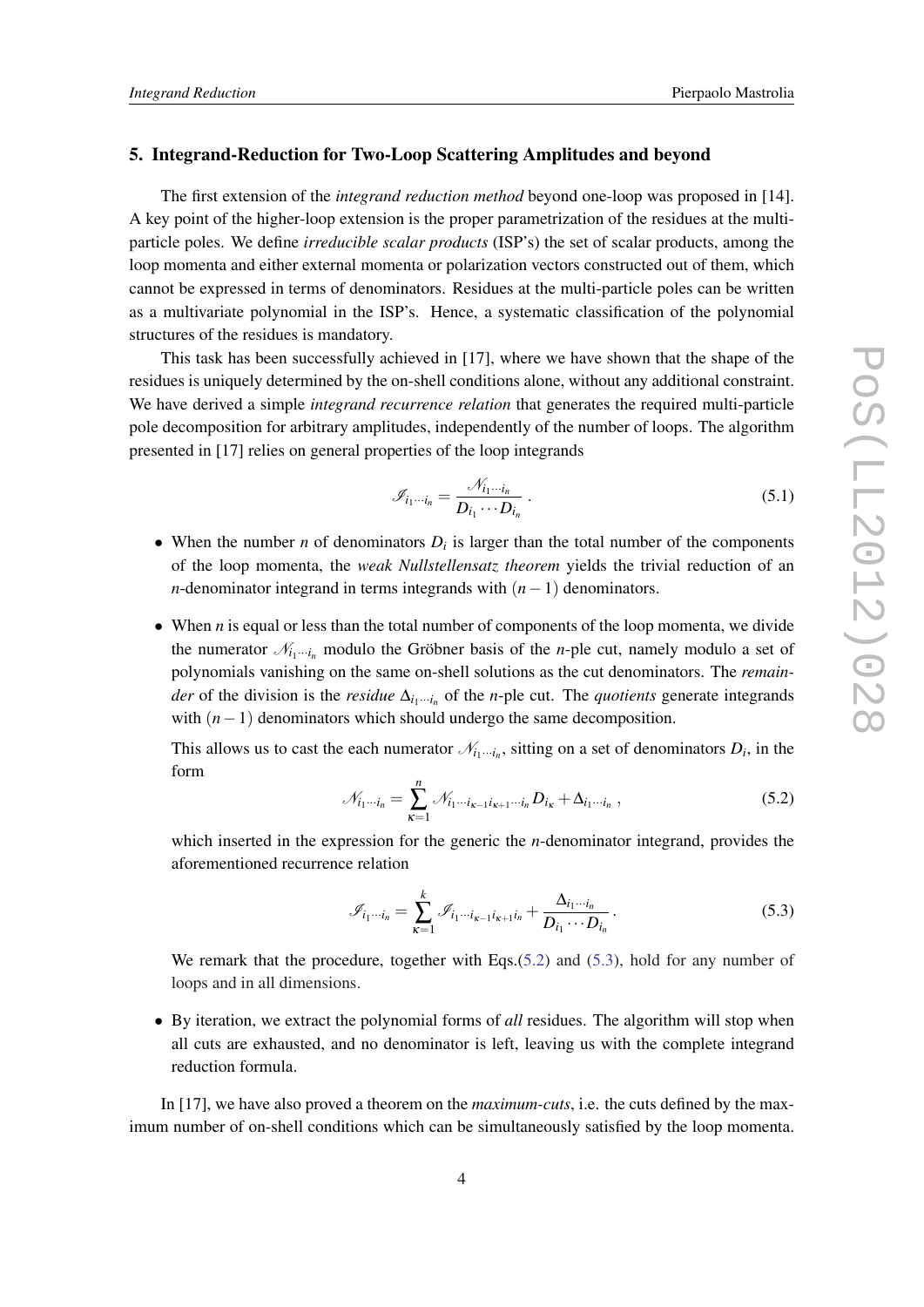The on-shell conditions of a maximum cut lead to a zero-dimensional system. The *Finiteness Theorem* and the *Shape Lemma* ensure that the residue at the maximum-cut is parametrized by  $n<sub>s</sub>$  coefficients, where  $n<sub>s</sub>$  is the number of solutions of the multiple cut-conditions. This guarantees that the corresponding residue can *always be reconstructed by evaluating the numerator at the solutions of the cut*. The maximum cut theorem generalizes at any loop the simplicity of the one-loop quadruple-cut [4,5], where the only two solutions of the cut univocally determine the two coefficients needed to parametrize the residue.

As a first application, we applied the algorithm to a generic one-loop integrand, reproducing the well-known *d*-dimensional integrand decomposition formula [5, 27]. Very recently [37], we have applied our algorithm to the two-loop five-point planar and non-planar amplitudes in  $\mathcal{N} = 4$ Super Yang-Mills (SYM) and  $\mathcal{N} = 8$  Supergravity (SUGRA). The numerators of the integrals have at most rank two in the integration momenta. In particular we perform the integrand reduction both semi-numerically, by polynomial fitting, and analytically. The latter computation has been performed generalizing the method of integrand reduction through Laurent expansion [34] discussed above.

#### 6. Conclusions

The integrand reduction methods, which use the singularity structure of the integrands to decompose the (integrated) amplitudes in terms of Master Integrals, already proved their effectiveness in applications at the one-loop level. Several efforts are under way in order to extend this formalism to higher orders, starting with two-loop amplitudes.

We recently proposed a new approach for the reduction of scattering amplitudes, based on multivariate polynomial division. This technique yields the complete integrand decomposition for arbitrary amplitudes, regardless of the number of loops. We have shown that the shape of the residues is uniquely determined by the on-shell conditions, and we have derived a simple integrand recurrence relation that generates the multi-particle pole decomposition for arbitrary multi-loop amplitudes. We have successfully applied the new reduction algorithm to one-loop and two-loop examples.

The method is well suited for a numerical implementation, but it also allows for the extraction of full analytic results, thus providing a universal and powerful tool for the generalization of integrand-level reduction techniques to all orders in perturbation theory.

#### Acknowledgments

P.M., T.P., and H.v.D. are supported by the Alexander von Humboldt Foundation, in the framework of the Sofja Kovaleskaja Award, endowed by the German Federal Ministry of Education and Research. The work of G.O. is supported in part by the National Science Foundation under Grant No. PHY-1068550 and PSC-CUNY Award No. 65188-00 43.

## **References**

[1] Z. Bern, L. J. Dixon, D. C. Dunbar and D. A. Kosower, Nucl. Phys. B 425 (1994) 217.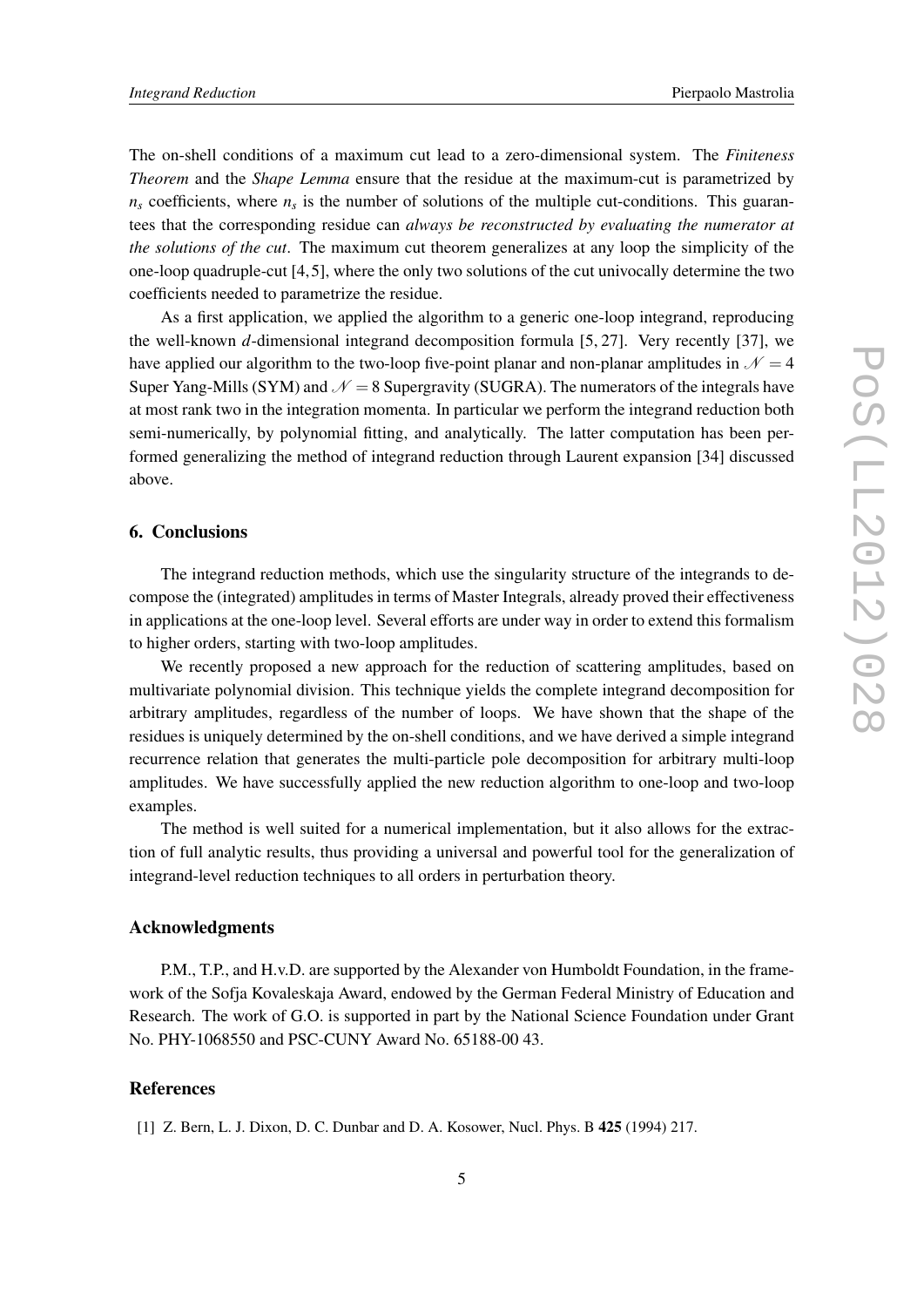- *Integrand Reduction* Pierpaolo Mastrolia
- [2] F. Cachazo, P. Svrcek and E. Witten, JHEP 0409 (2004) 006.
- [3] R. Britto, F. Cachazo and B. Feng, Nucl. Phys. B 715 (2005) 499.
- [4] R. Britto, F. Cachazo and B. Feng, Nucl. Phys. B 725 (2005) 275.
- [5] G. Ossola, C. G. Papadopoulos and R. Pittau, Nucl. Phys. B 763 (2007) 147; G. Ossola, C. G. Papadopoulos and R. Pittau, JHEP 0707 (2007) 085; G. Ossola, C. G. Papadopoulos and R. Pittau, JHEP 0805 (2008) 004.
- [6] C. F. Berger *et al.*, Phys. Rev. D 78 (2008) 036003.
- [7] W. T. Giele and G. Zanderighi, JHEP 0806 (2008) 038.
- [8] G. Bevilacqua *et al.*,arXiv:1110.1499 [hep-ph].
- [9] V. Hirschi *et al.*, JHEP 1105 (2011) 044.
- [10] G. Cullen *et al.*, Eur. Phys. J. C **72**, 1889 (2012).
- [11] S. Agrawal, T. Hahn and E. Mirabella, arXiv:1112.0124 [hep-ph].
- [12] F. Cascioli, P. Maierhofer and S. Pozzorini, Phys. Rev. Lett. **108**, 111601 (2012).
- [13] S. Badger, B. Biedermann, P. Uwer and V. Yundin, arXiv:1209.0100 [hep-ph].
- [14] P. Mastrolia and G. Ossola, JHEP 1111, 014 (2011).
- [15] S. Badger, H. Frellesvig and Y. Zhang, JHEP 1204 (2012) 055.
- [16] Y. Zhang, JHEP 1209 (2012) 042.
- [17] P. Mastrolia, E. Mirabella, G. Ossola and T. Peraro, arXiv:1205.7087 [hep-ph].
- [18] R. H. P. Kleiss, I. Malamos, C. G. Papadopoulos and R. Verheyen, arXiv:1206.4180 [hep-ph].
- [19] S. Badger, H. Frellesvig and Y. Zhang, JHEP 1208 (2012) 065.
- [20] B. Feng and R. Huang, arXiv:1209.3747 [hep-ph].
- [21] J. Gluza, K. Kajda and D. A. Kosower, Phys. Rev. D **83** (2011) 045012.
- [22] D. A. Kosower and K. J. Larsen, Phys. Rev. D 85, (2012) 045017.
- [23] K. J. Larsen, arXiv:1205.0297 [hep-th].
- [24] S. Caron-Huot and K. J. Larsen, arXiv:1205.0801 [hep-ph].
- [25] J. Alcaraz Maestre *et al.*, arXiv:1203.6803 [hep-ph].
- [26] F. Tramontano, in these proceedings.
- [27] R. K. Ellis, W. T. Giele and Z. Kunszt, JHEP 0803 (2008) 003. R. K. Ellis, W. T. Giele, Z. Kunszt and K. Melnikov, Nucl. Phys. B 822 (2009) 270.
- [28] P. Mastrolia, G. Ossola, T. Reiter and F. Tramontano, JHEP 1008 (2010) 080.
- [29] T. Binoth *et al.*, Comput. Phys. Commun. 180 (2009) 2317.
- [30] G. Heinrich, G. Ossola, T. Reiter and F. Tramontano, JHEP 1010 (2010) 105.
- [31] G. J. van Oldenborgh, Comput. Phys. Commun. **66** (1991) 1; R. K. Ellis and G. Zanderighi, JHEP 0802 (2008) 002; A. van Hameren, Comput. Phys. Commun. 182, 2427 (2011);
	- G. Cullen *et al.*, Comput. Phys. Commun. 182 (2011) 2276.